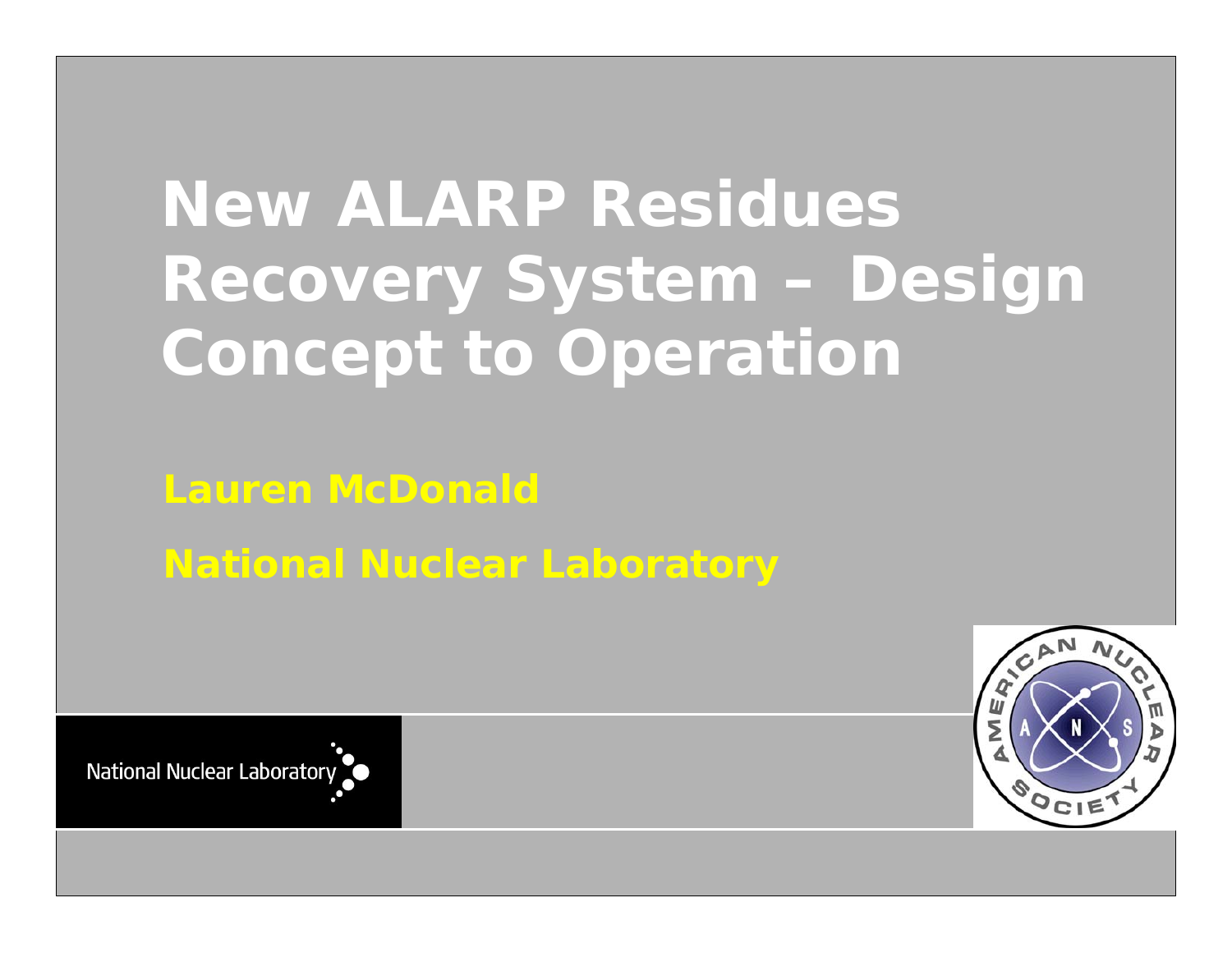#### **Overview**

- Overview of regulatory structure in the UK
- Discussion relating to recent changes in guidance and driver to "As Low As Reasonably Practicable"
- Review of how these changes have affected the design of a new facility
- Learning from operating the new facility and subsequent improvements

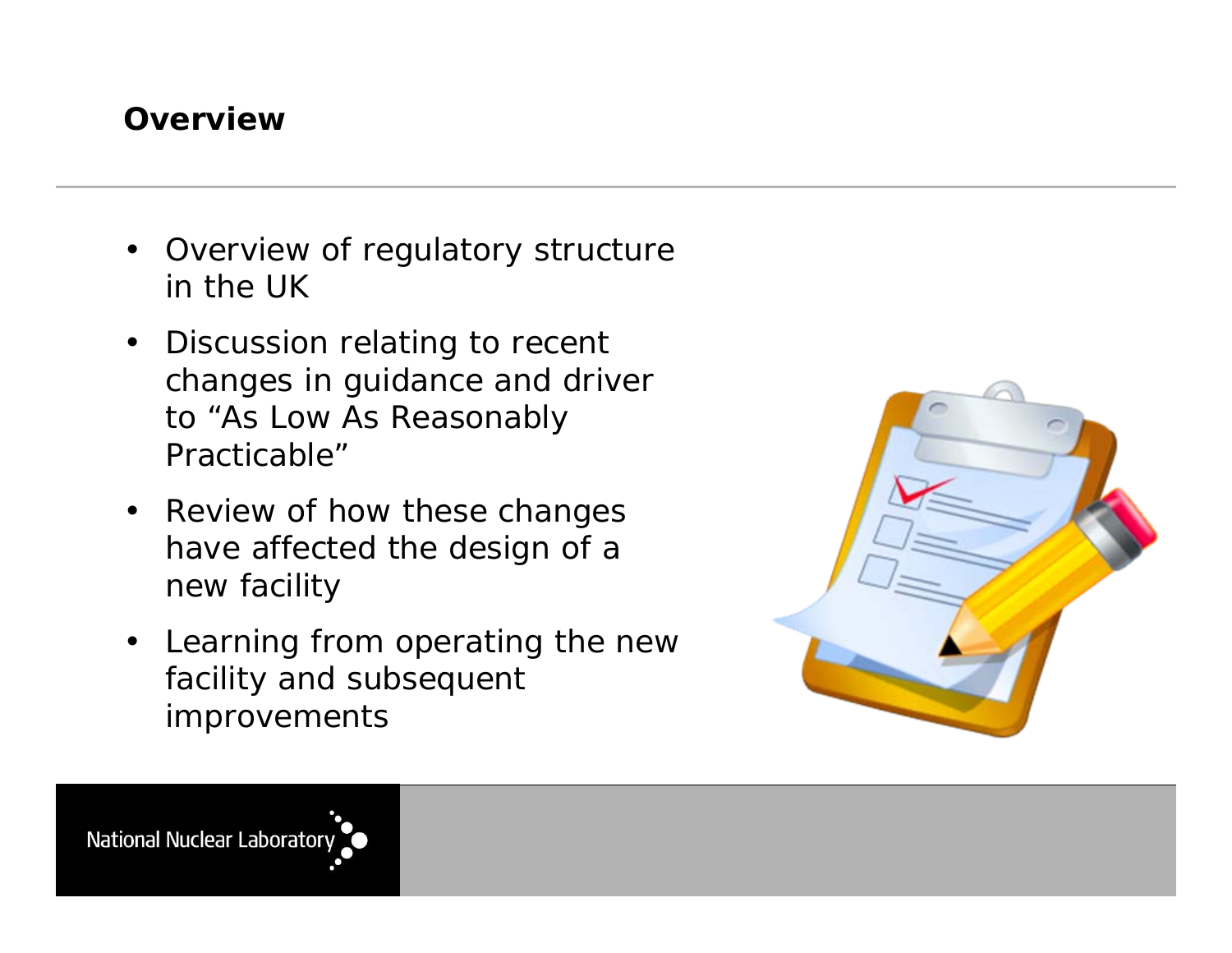#### **Regulatory Structure**

- The Health and Safety Executive (HSE) responsible for overseeing health and safety regulation in Great Britain
- $\rightarrow$  Nuclear Directorate
- $\rightarrow$  Nuclear Installations Inspectorate (NII)
	- $\triangleright$  grant nuclear site licences;
	- $\triangleright$  attach appropriate conditions to the licences;
	- $\triangleright$  grant permissions.

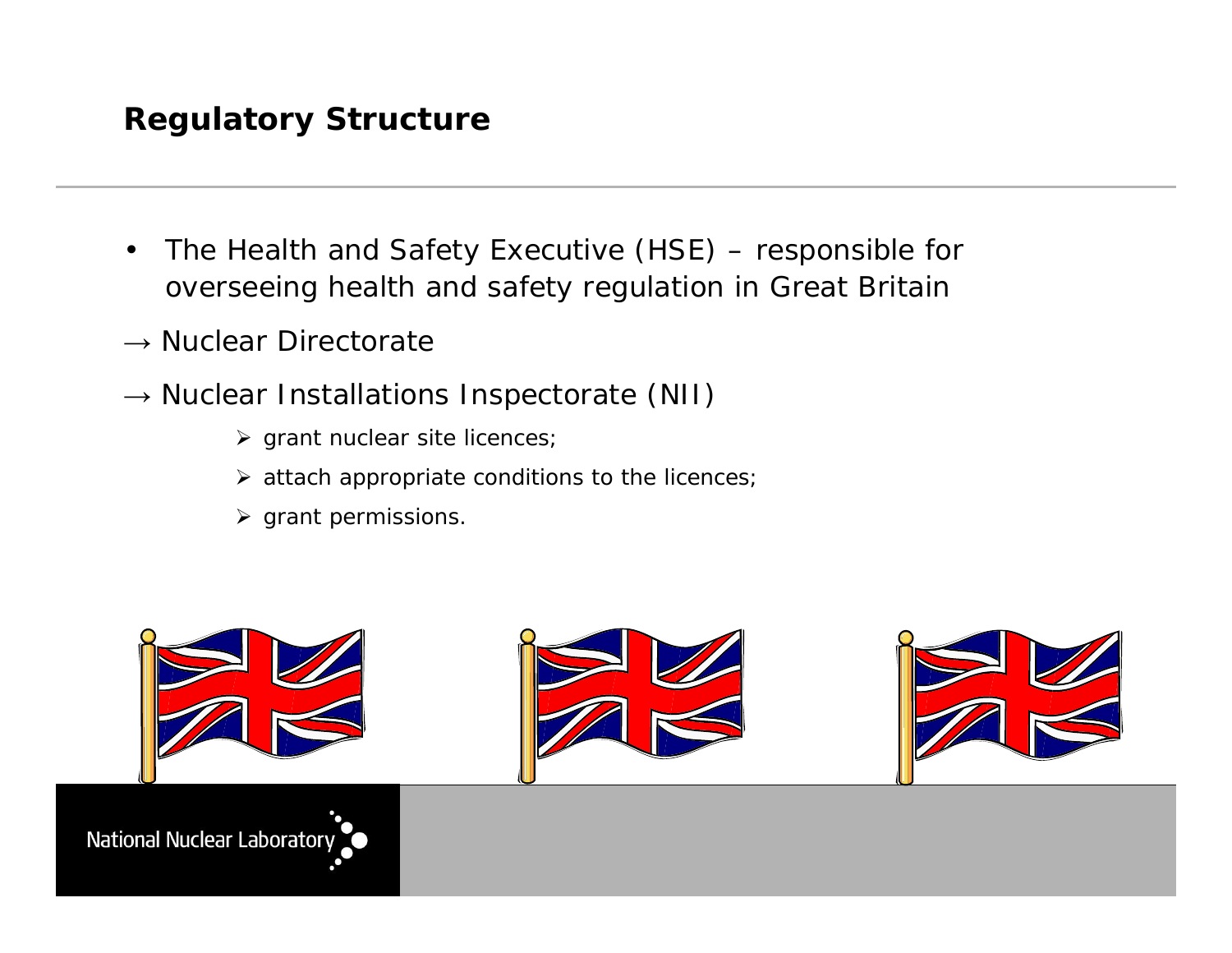#### **Safety Assessment Principles (SAPs)**



- **≻** Guidance document against which NII inspectors judge adequacy of safety case, not to be used as standards
- **≻** Some guidance is rooted in legal requirements
- $\triangleright$  Encourage application of the safety hierarchy
- **EXA** Re-issued to bring up to date in 2006 – driver to make risks "ALARP"

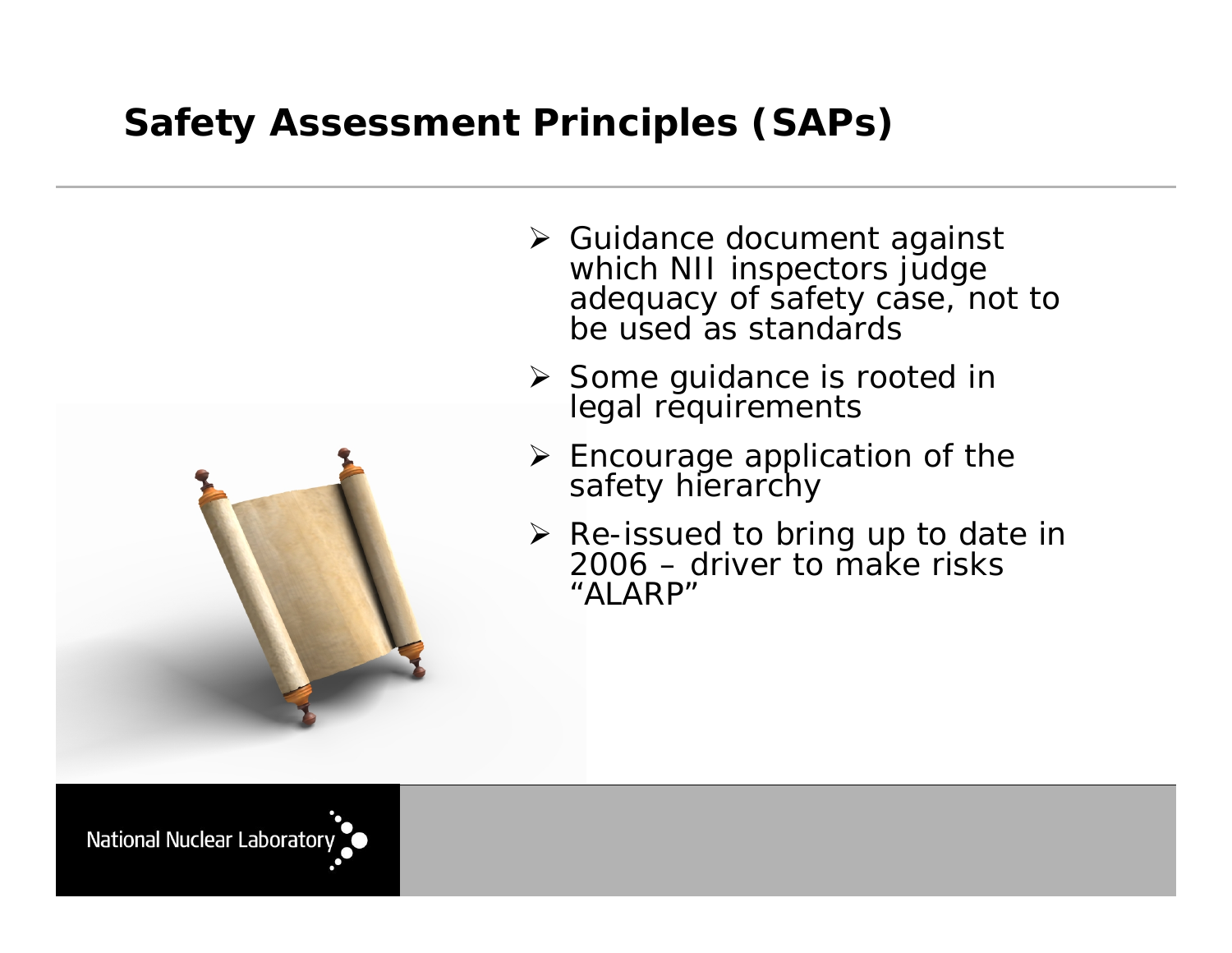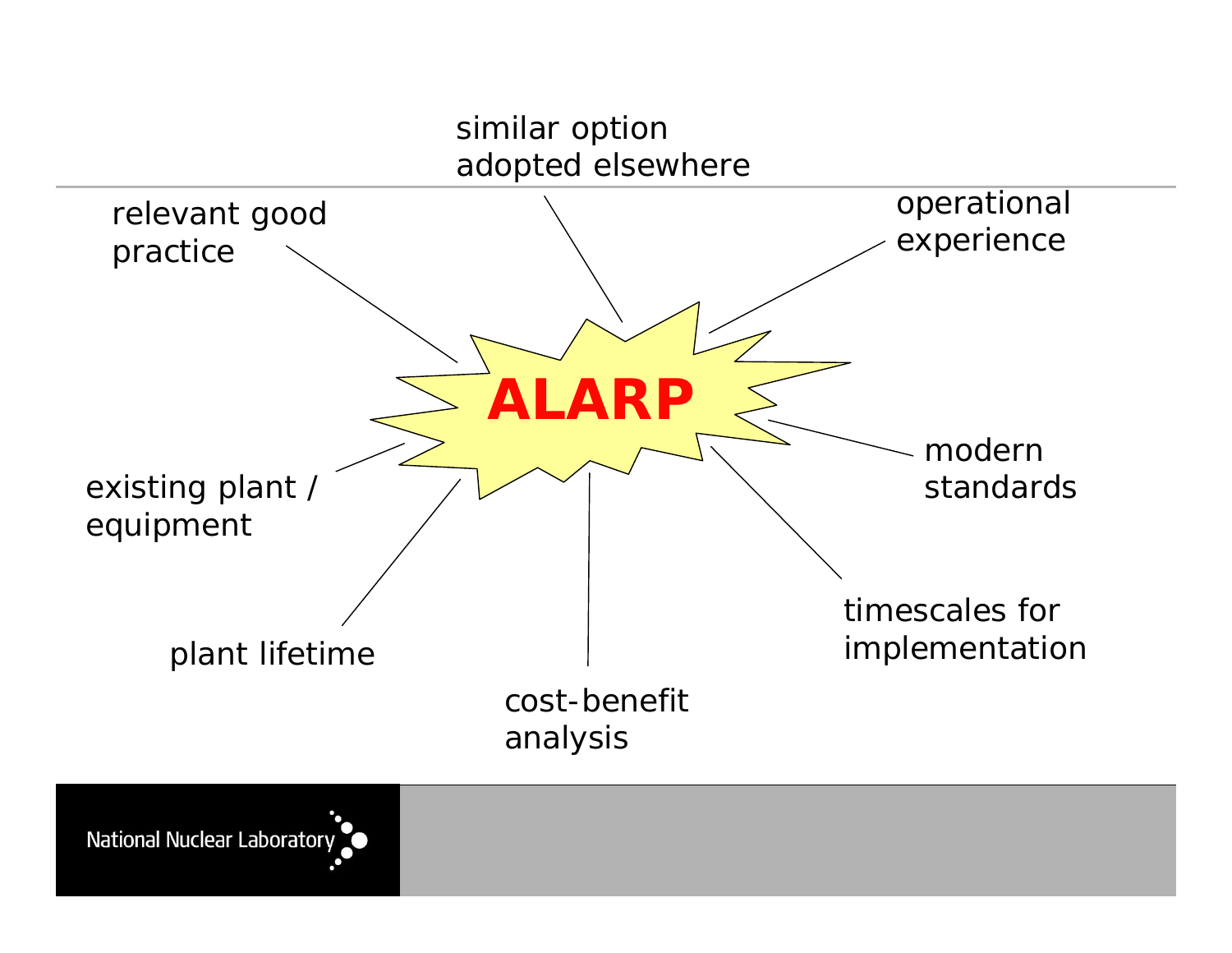# **Case Study: Springfields Fuels Limited**

- ➤ Preston, north-west England
- Low enriched uranium systems manufacturing Magnox, AGR and PWR fuel
- **▶ Owned by Westinghouse**







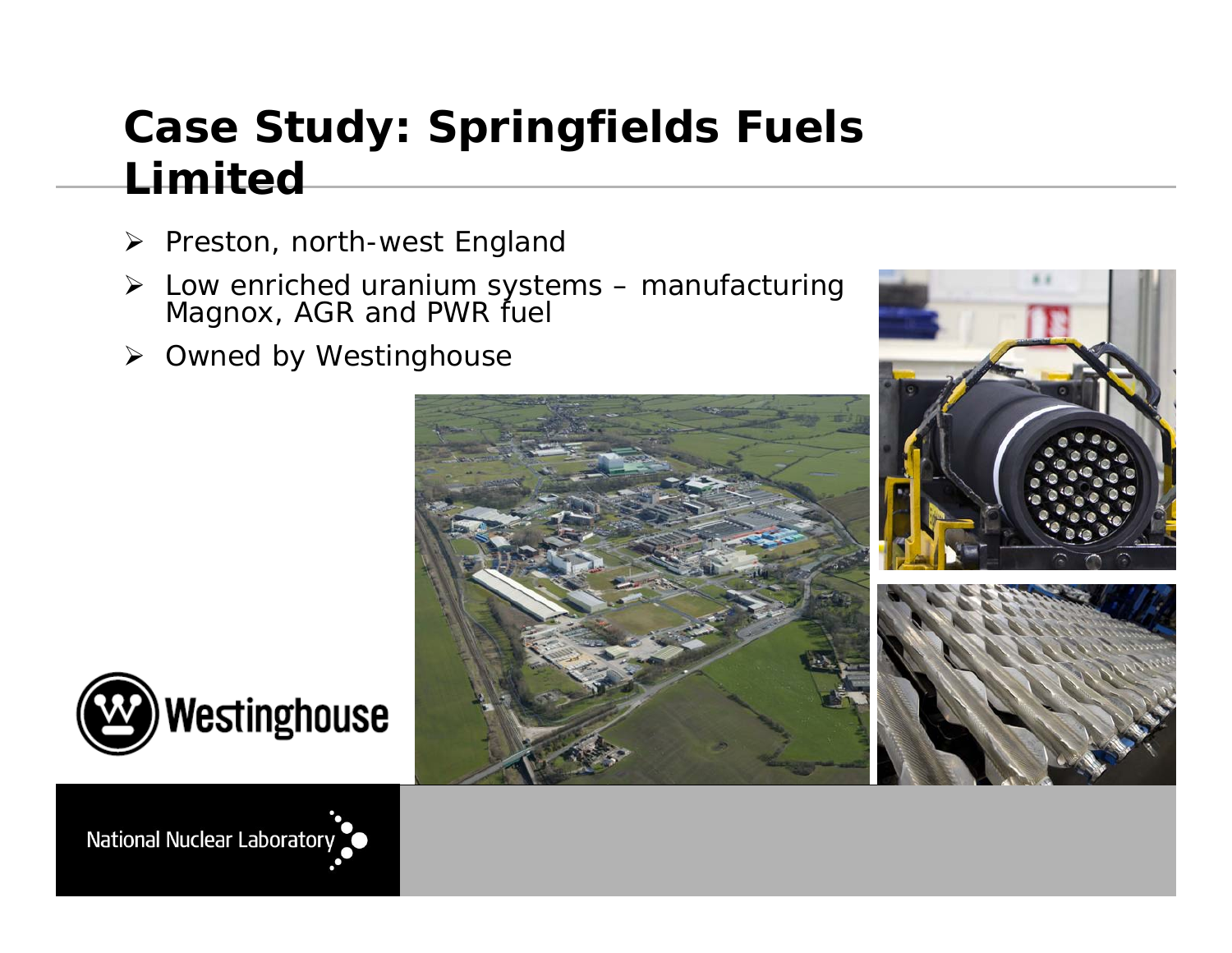## **The Plant**

- Enriched Uranium Residues Recovery Plant (EURRP)
- $\triangleright$  Maximum enrichment of 5.0 w  $\rm \mathcal{N}_o$  235U
- $\triangleright$  Recovers uranium from residue streams for reuse in the fuel cycle
- $\triangleright$  Lifetime extension some areas highlighted for refurbishment



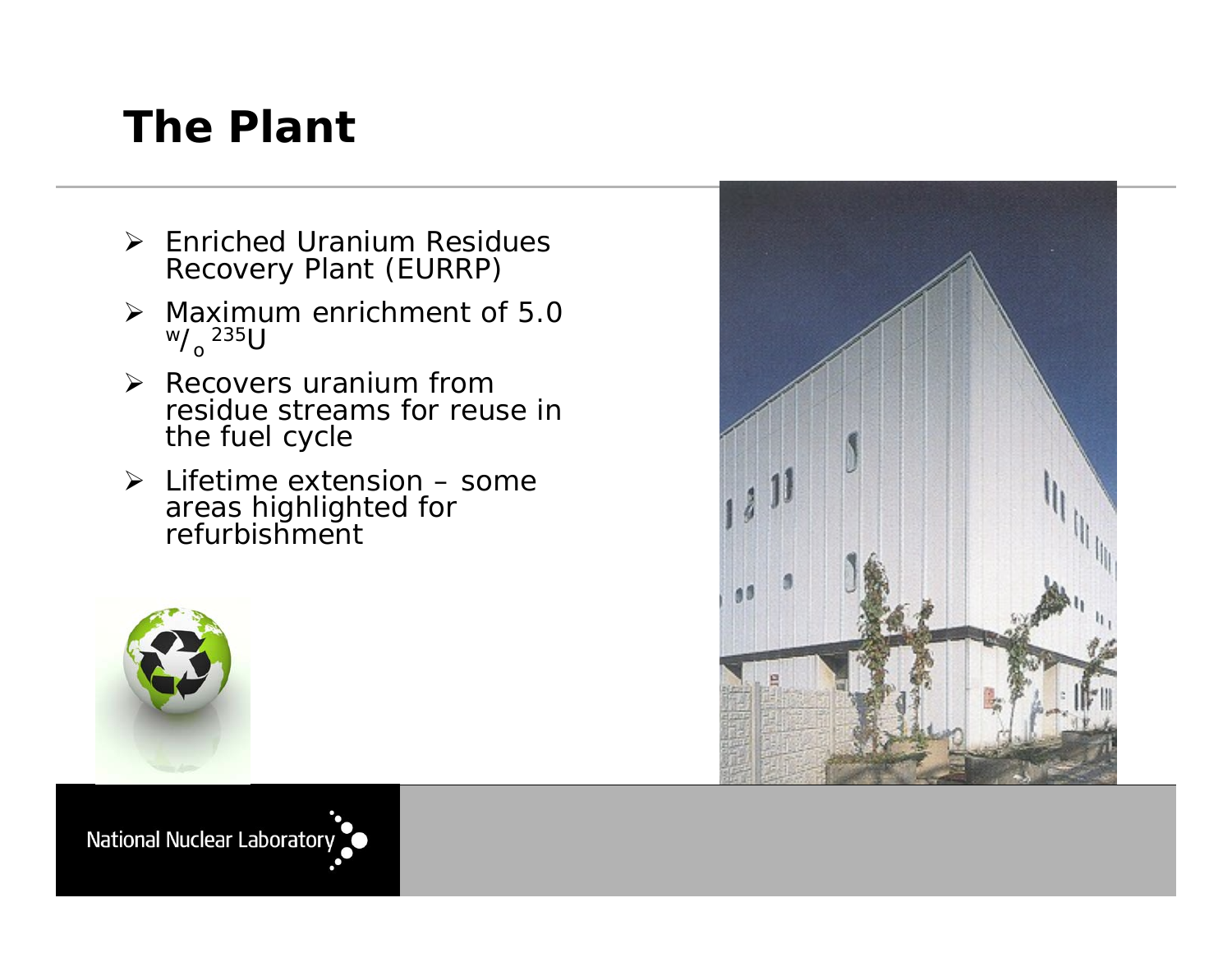### **Channel Dissolver**



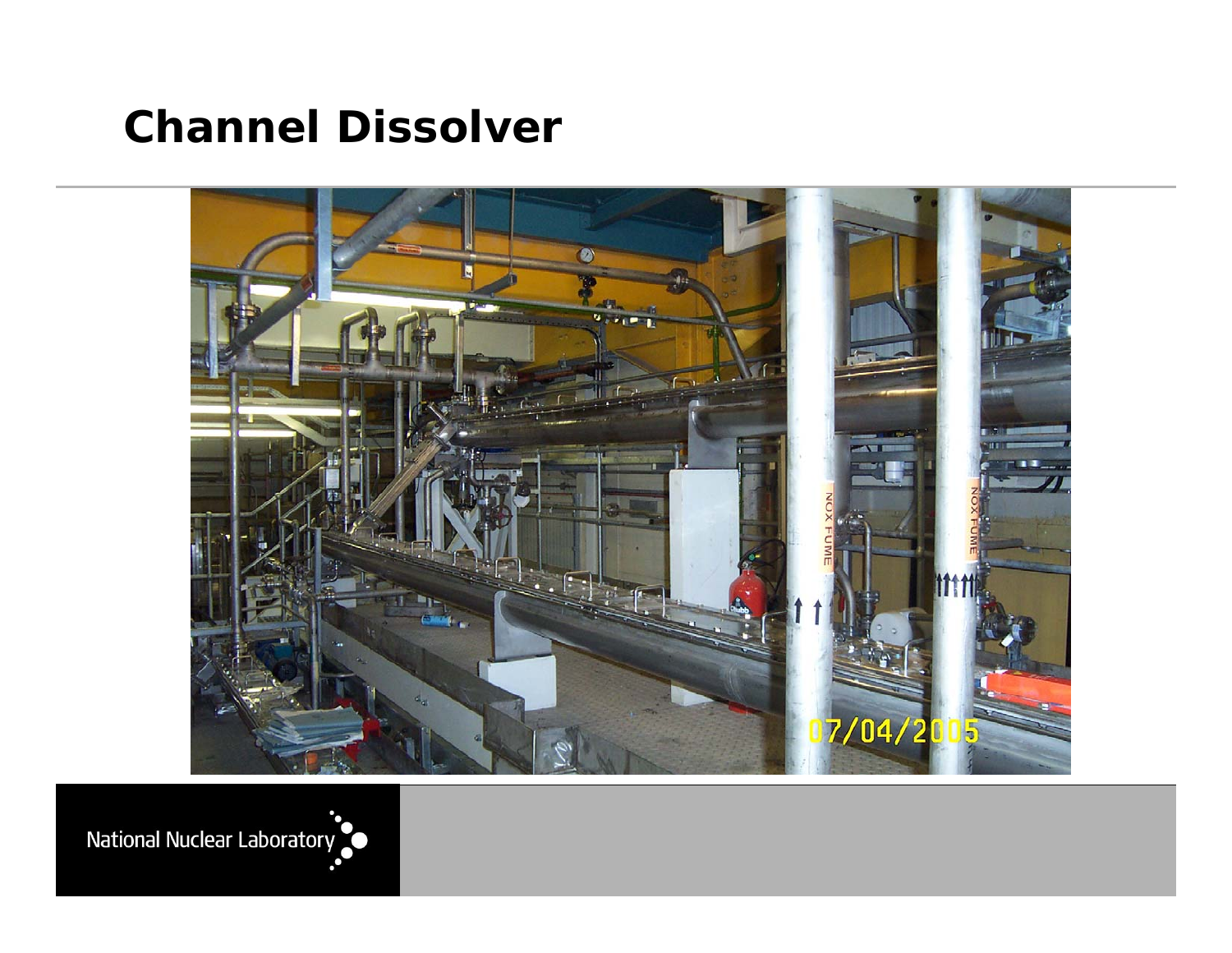#### **Washed Slurry Handling System**

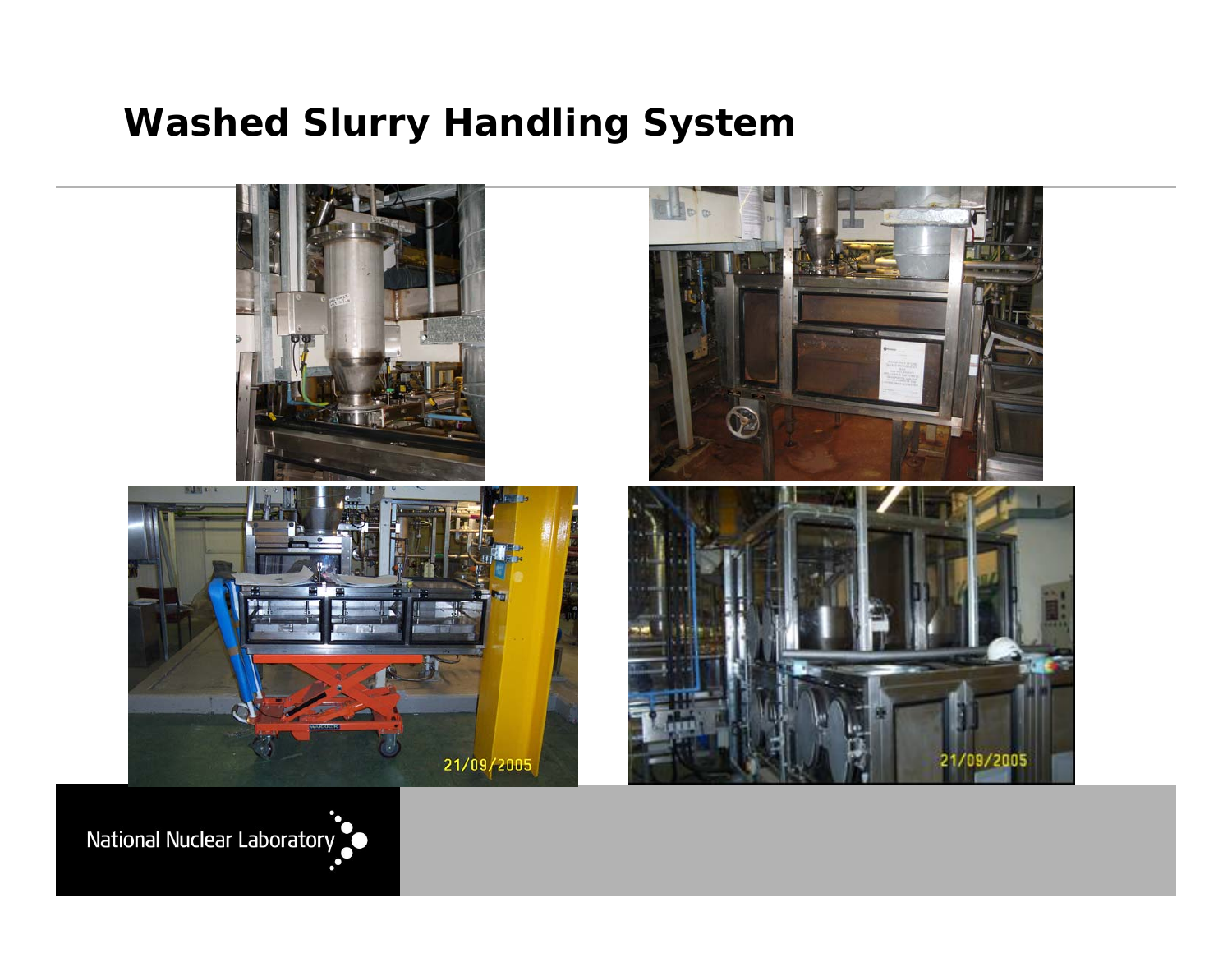### **Building ALARP into the Safety Case**

- Modelled using MONK8B
- $\triangleright$  Hard-wired trips
- **≻** Automated systems
- $\blacktriangleright$ Improved level of containment
- $\blacktriangleright$ Driver to reduce levels of contamination





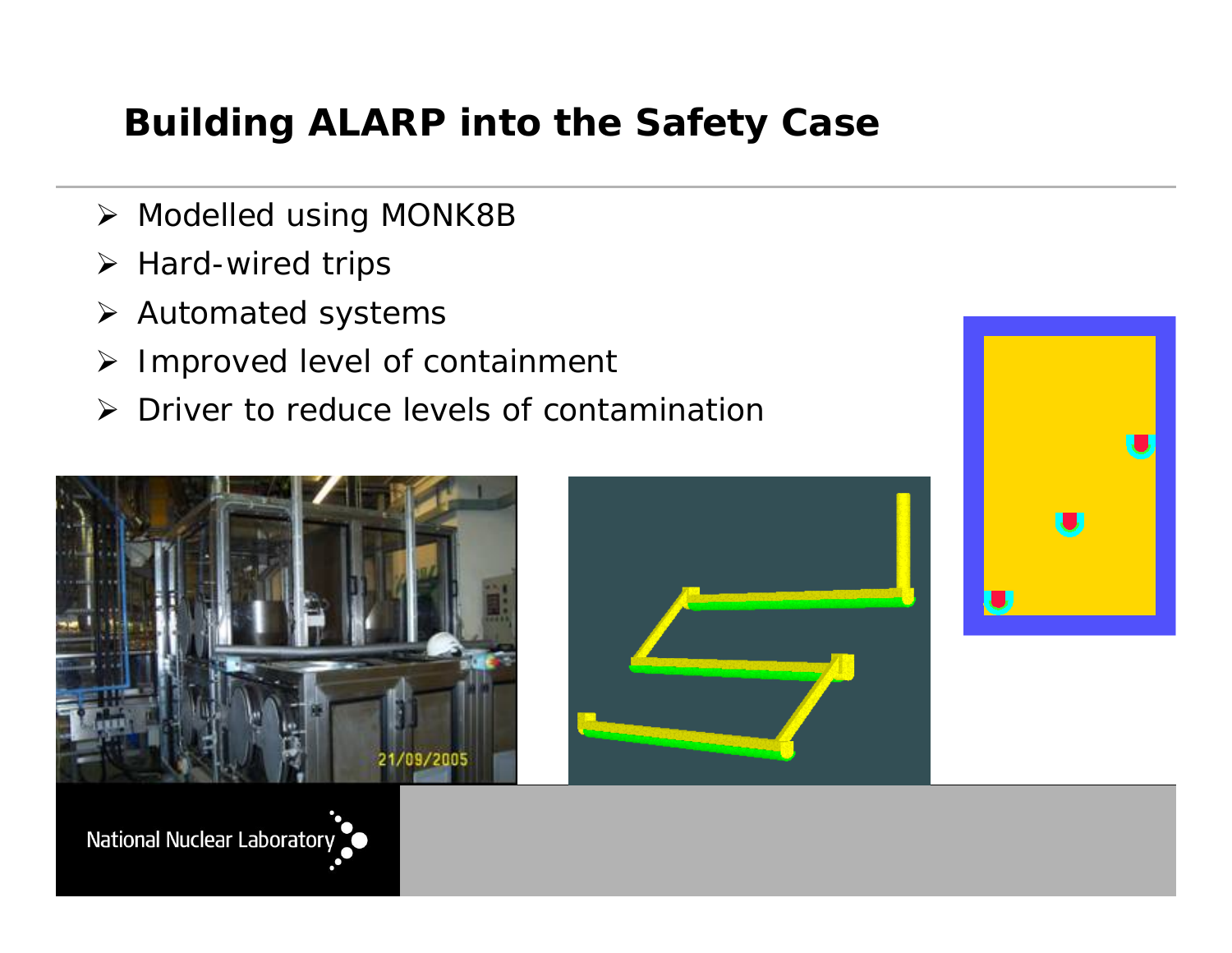## **The Issues Discovered…**

- > Potential build-ups in non-safe geometry cubicles
- $\triangleright$  Significant accumulations
- ➤ Difficult cleaning operations
- $\blacktriangleright$ Increased internal dose hazard
- $\blacktriangleright$ Build-up of ammonium nitrate on main filter bank

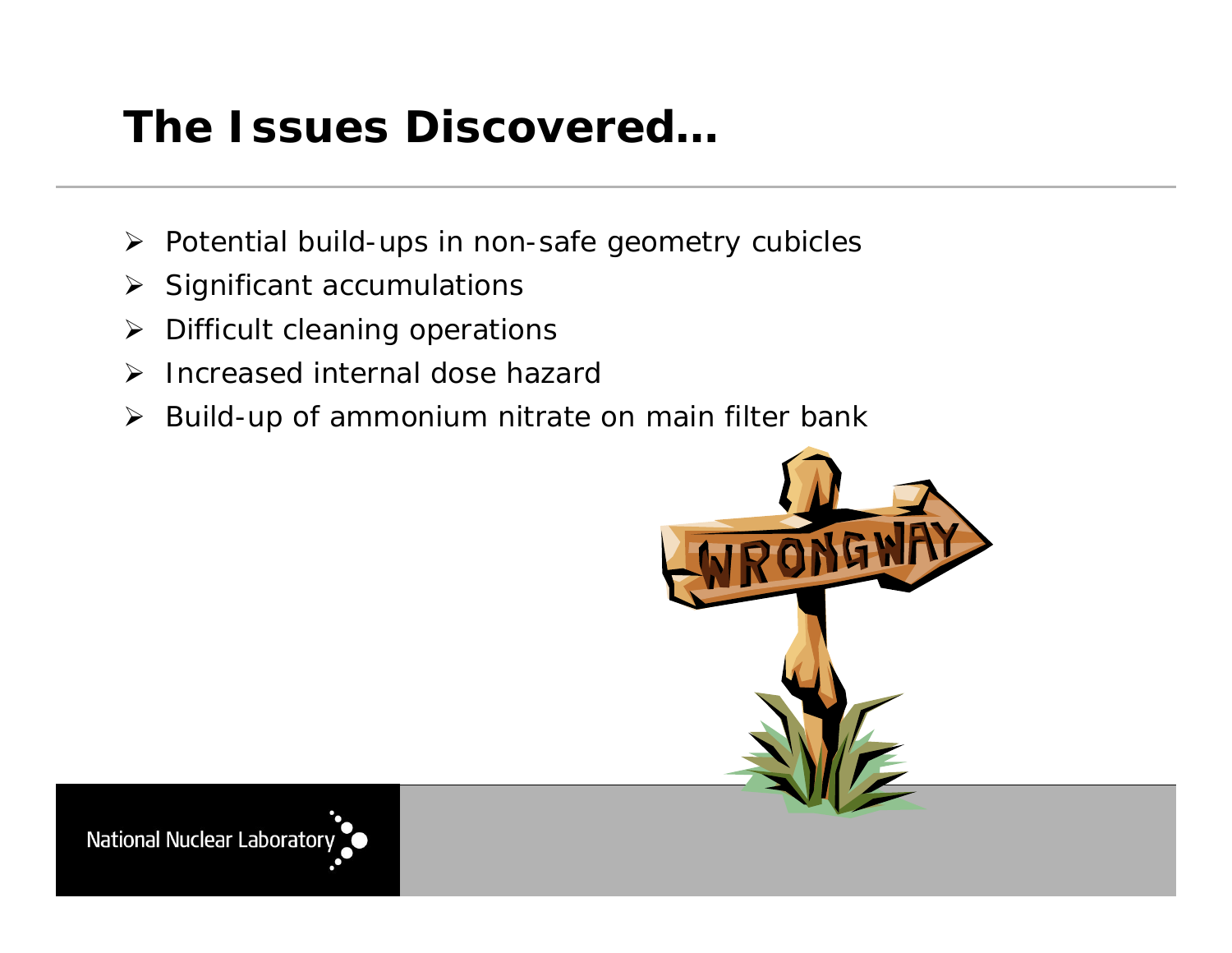### **The ALARP Solution**